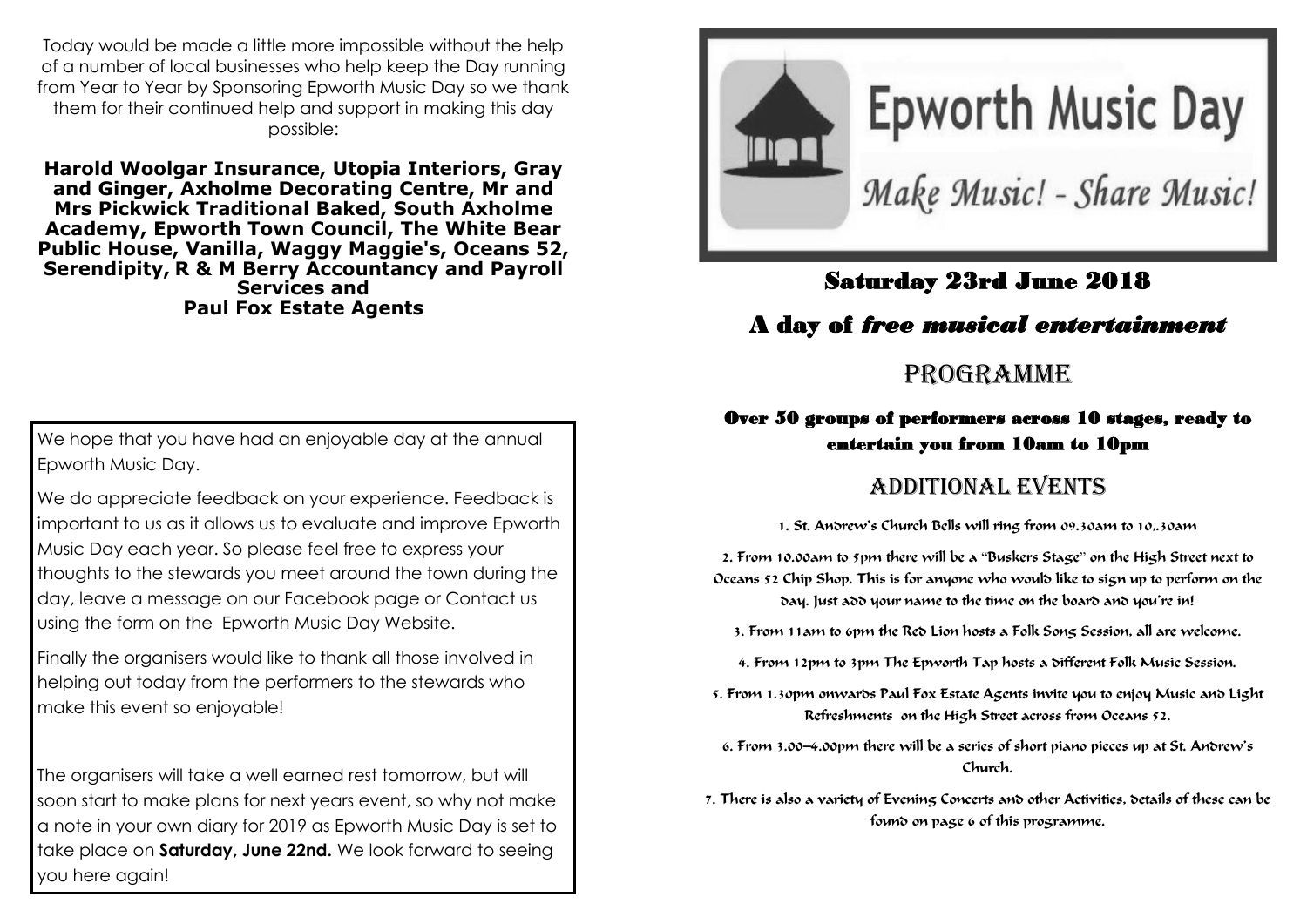The Map below shows the locations of the various "Stages" where performers will be entertaining you through out the day at Epworth Music Day, the following pages show times of each performer and which venue they will perform at.

The inside back page also indicates a variety of places to find food and drink to keep your energy levels up whilst you move around the town.



Eating venues/outlets in Epworth 2018 – If you feel hungry during the day Epworth has numerous options available for purchasing edibles and beverages here's a list of the establishments which will be open as you tour round the various musical venues:

|                       | <b>Station Road</b>            |
|-----------------------|--------------------------------|
| One Stop              | Supermarket                    |
| Londis - in garage    | Mini market                    |
|                       | <b>Battle Green</b>            |
| Old School Inn        | Pub, serves food               |
|                       | A161 - Belton Road             |
| <b>Garden Centre</b>  | Cafe                           |
| <b>White Bear</b>     | Pub, serves food               |
|                       | <b>High Street</b>             |
| Curry Leaf            | Indian restaurant              |
| <b>Fullers bakery</b> | <b>Bakery and cafe</b>         |
| Ocean 52              | Fish and chips                 |
| Indian Summer         | Indian takeaway                |
| Mings                 | Chinese takeaway               |
| Epworth Tandoori      | Indian takeaway                |
| Newsagent             | Newsagent                      |
| <b>Hatties</b>        | Cafe                           |
| Benny's               | Pizzeria                       |
| China Palace          | Chinese takeway                |
| Epworth Grill         | Fish and chips                 |
| The Tea Room          | Cafe                           |
|                       | <b>Church St</b>               |
| Kyber                 | Indian Restaurant              |
|                       | <b>Chapel St</b>               |
| Parkin's              | <b>Butchers</b>                |
|                       | <b>Market Place</b>            |
| <b>Red Lion</b>       | Pub, serves food               |
| Epworth Tap           | Wine bar                       |
| Gravels               | Green grocer                   |
| <b>Tiny Teapot</b>    | Cafe                           |
| Coop                  | Supermarket                    |
| Luke's                | Wine bar                       |
|                       | <b>Fountain Court</b>          |
| MoJo's                | Cafe                           |
|                       | <b>Albion Hill</b>             |
| Albion Bakery         | <b>Bakery and cafe</b>         |
|                       | Queen St                       |
| Queens Head           | Pub, with Pizza Van on 23 June |
|                       |                                |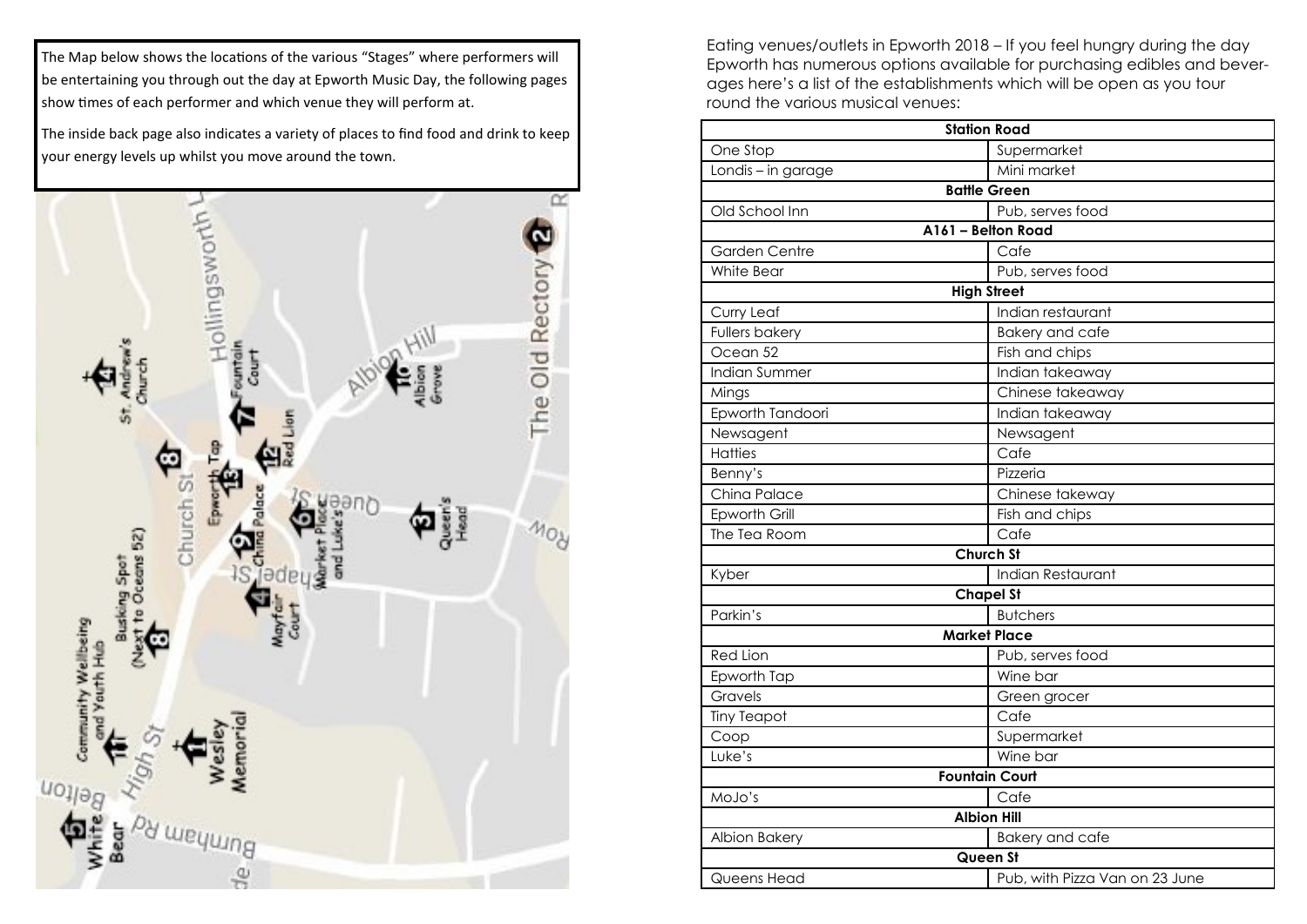| China Palace-If wet - under gazebo on site |                                                              |
|--------------------------------------------|--------------------------------------------------------------|
| <b>Times</b>                               | <b>Performers (Performance Description)</b>                  |
| 10.00                                      | John Weaver (Squeezebox Player and Folk Singer)              |
| 10.40                                      | John Windle (Folk Singer, Guitarist)                         |
| 11.20                                      | St Nicholas Church Haxey Handbell Ringers (Handbell Ringers) |
| 12.00                                      | No Parking for Caravans (Duo - Singers, Guitarists)          |
| 12.40                                      | Lynn McFarland (Folk Singer, Guitarist)                      |
| 13.20                                      | North Lincolnshire Ukulele Band (Ukulele Group)              |
| 14.00                                      | Rum Direction (Acoustic Punk)                                |
| 14.40                                      | Pam's People (Scottish and Irish Songs - Duo with Accordion) |
| 15.20                                      | Trev Strummer and Friends (Rock and roll, R 'n B)            |

| White Bear-If wet - under gazebo on site |                                                                  |
|------------------------------------------|------------------------------------------------------------------|
| <b>Times</b>                             | <b>Performers (Performance Description)</b>                      |
| 12.00                                    | Pete Howe (Blues, Soul – Singer, Guitarist)                      |
| 12.40                                    | Campbell/Taylor (Folk Duo – Guitarist and Singer)                |
| 13.20                                    | Martin Maywood (Guitarist, Singer)                               |
| 14.00                                    | MiCo (Duo $-70$ 's and 80's Numbers)                             |
| 14.40                                    | Mike and Mary (Blues Singer and Guitarist Duo)                   |
| 15.20                                    | Pete Drake (Singer, Guitarist)                                   |
| 16.00                                    | Momma's Days (Alternative Folk & Blues Band)                     |
| 16.40                                    | Ian Mather and Dave Allison (Folk Music Duo – Guitar and Fiddle) |

| <b>Times</b> | <b>Performers (Performance Description)</b>  |
|--------------|----------------------------------------------|
| 12.00        | Cover Story (6 Piece Rock Band)              |
| 13.00        | Momma's Days (Alternative Folk & Blues Band) |
| 14.00        | Scunthorpe Rock Academy (Rock Band)          |
| 15.00        | No Idle Talk (6 Piece Rock Covers Band)      |
| 16.00        | Scunthorpe Rock Academy (Rock Band)          |

**Queens Head—If wet – inside the pub**

| Wesley Memorial Church-If wet - inside the church |                                                                                       |
|---------------------------------------------------|---------------------------------------------------------------------------------------|
| <b>Times</b>                                      | <b>Performers (Performance Description)</b>                                           |
| 10.00                                             | Wesley Memorial Methodist Church Worship Band (Instruments and                        |
|                                                   | Singers - Christian Worship Songs)                                                    |
| 10.40                                             | The Just Brass Ensemble (Brass Ensemble)                                              |
| 11.20                                             | Lydian Choir (Chamber Choir)                                                          |
| 12.00                                             | Brown Spearing Duo (Guitar Duo)                                                       |
| 12.40                                             | St Nicholas Church Haxey Handbell Ringers (Handbell Ringers)                          |
| 13.20                                             | Ian Mather and Dave Allison (Folk Music Duo - Guitar and Fiddle)                      |
| 14.00                                             | Lily's Folk Café (5 Piece Rock Band)                                                  |
| 14.40                                             | Campbell/Taylor (Folk Duo - Guitarist and Singer)                                     |
| 15.20                                             | Hill House School Guitar Orchestra (Guitar Orchestra)                                 |
| 16.00                                             | The Spa Singers (Choir)                                                               |
|                                                   | Albion Grove - If wet - under gazebo on site                                          |
| <b>Times</b>                                      | <b>Performers (Performance Description)</b>                                           |
| 10.00                                             | City of Lincoln Waites (Costumed, 15 <sup>th</sup> Century Civic Musicians)           |
| 10.40                                             | Grantham Danserye (Costumed Dancers of 15 <sup>th</sup> and 16 <sup>th</sup> Century) |
| 11.20                                             | Pom Unplugged (Singer, Guitarist - Folk, Rock and Pop Covers)                         |
| 12.00                                             | Between the Lines (4 Piece Folk/Country-Influenced Band)                              |
| 12.40                                             | Meadowsong (Ladies A Cappella Group)                                                  |
| 13.20                                             | The Storm Trees (Rock Duo, Guitarist and Singers)                                     |
| 14.00                                             | Scunthorpe Cooperative Junior Choir (Choir)                                           |
| 14.40                                             | The Quirky Birds (Acapella Singers)                                                   |
| 15.20                                             | No Parking for Caravans (Duo - Singers, Guitarists)                                   |
| 16.00                                             | Hill House School Jazz Orchestra (Jazz Orchestra)                                     |
|                                                   | Community Hub - If wet - on site                                                      |
| <b>Times</b>                                      | <b>Performers (Performance Description)</b>                                           |
| 10.00                                             | Doncaster Ukulele Band (Ukulele Group)                                                |
| 10.40                                             | Lynn McFarland (Folk Singer, Guitarist)                                               |
| 11.20                                             | John Weaver (Squeezebox Player and Folk Singer)                                       |
| 12.00                                             | Rum Direction (Acoustic Punk)                                                         |
| 12.40                                             | Scunthorpe Cooperative Junior Choir (Choir)                                           |
| 13.20                                             | Swan and Porter (Folk Music Duo)                                                      |
| 14.00                                             | Treading Softly (Folk Duo - Guitar, Singers, Whistle)                                 |
| 14.40                                             | Callum and Cayla (Clarinet and Flute Duo)                                             |
| 15.20                                             | Richard Papps and Roger Beard (Folk Duo - Songs with Guitar and<br>Keyboard)          |
| 16.00                                             | <b>Gastrick Band (Folk Music Band)</b>                                                |